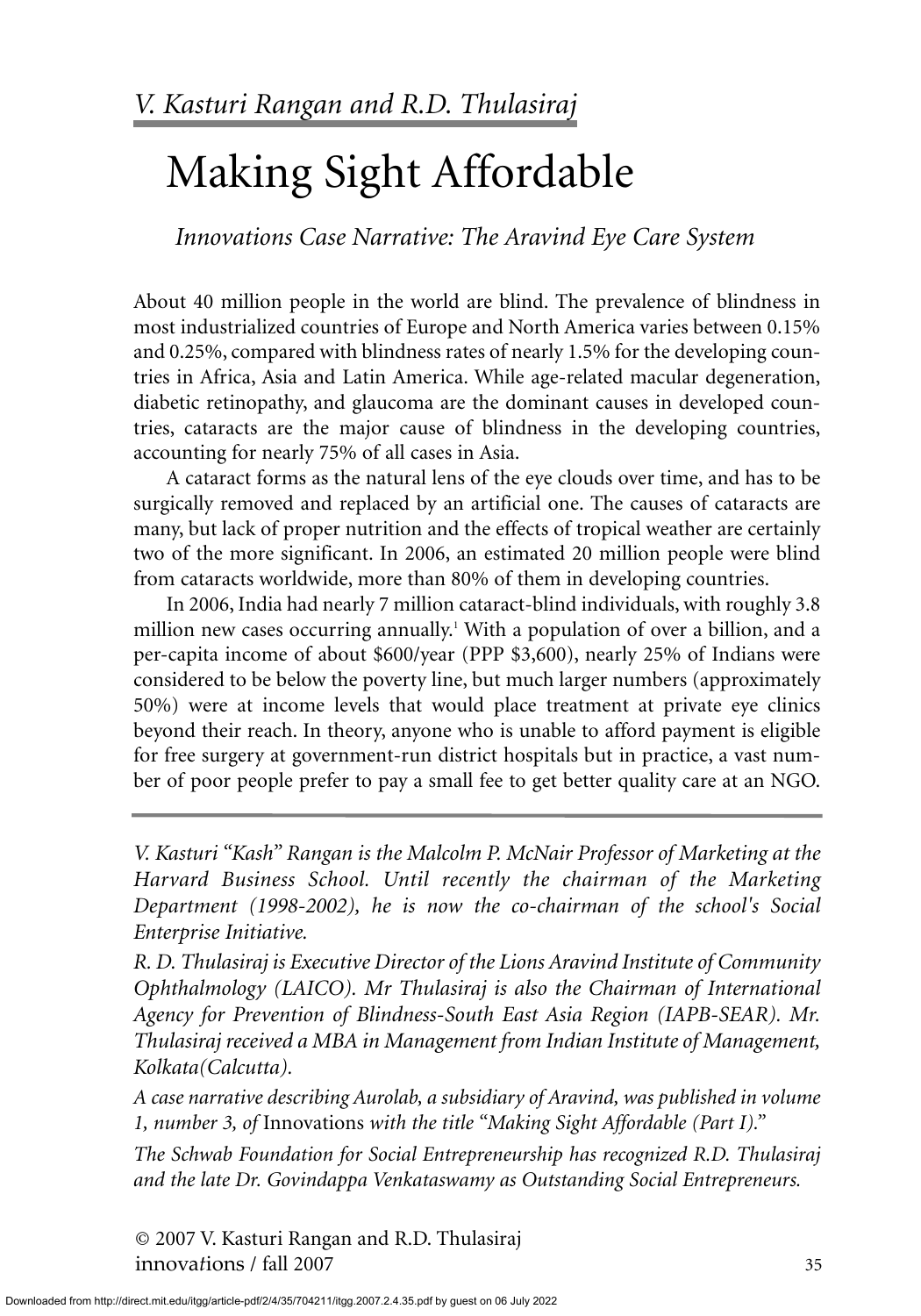Some government eye hospitals have reputations for offering good service, but overall the poor consumers prefer private or voluntary eye hospitals because the services are more reliable and overall outcomes better.<sup>2</sup> The country's capacity to perform cataract surgeries has surged from about 1.2 million a year in 1991-92 to nearly 5 million a year by 2006, much of it coming from the catalyzing efforts of pioneering organizations such as the Aravind Eye Hospital. By 2006, roughly 25% of the work was done in the government sector, 40% by the NGOs, and 35% by private clinics.

There are many examples of excellent public health delivery models around the world, but rarely do we see one that has been able to grow steadily over three decades, and yet simultaneously maintain, even increase, the excellent quality of its service. Aravind is an exemplar in this regard. Even more interestingly, it is fueled by a self-funding model: roughly 40% of its patients, those "paying" for its services, provide the profit margins to deliver a high-quality service for the rest of the 60%, "non-paying" poor patients.

This paper attempts to dissect what we have learned from Aravind's success for the benefit of healthcare professionals managing other similar public health systems.

The first author, Kash Rangan, started his work with Aravind almost 15 years ago with the development of the first business case study of its workings. The second author, Thulasiraj, the nephew of Aravind's founder, has been a part of the hospital group's senior leadership team from the time of its founding.

## THE FOUNDING OF ARAVIND

In 1976, a retired ophthalmologist, Dr. G. Venkataswamy (better known as Dr. V.), then 58 years old, founded the Aravind Eye Hospital in Madurai (a bustling town of 3.5 million people in the southern state of Tamil Nadu) to address his mission of eradicating "needless" blindness in India and indeed all over the world. Starting with 11 beds in the living room of his home, he recruited his extended family to join in his mission. Today, with 3,500 beds in five hospitals, it is one of the largest eye care systems in the world. Figure 1 shows Aravind Eye Hospital locations in India. In the most recent fiscal year (2006-2007), Aravind screened 2.3 million outpatients and performed 270,000 surgeries. Over the last 30 years since its founding, Aravind has screened 22.37 million outpatients and performed 2.8 million surgeries.

One of the truly astounding aspects of this high-performance model has been the self-sustaining fiscal engine that has driven Aravind's impressive growth. Figure 2 shows how its revenues and expenses have evolved since its founding in 1976. Because Aravind was set up as a charitable trust (i.e., as a nonprofit) the surplus has been constantly fed back into the system for improvements and expansion.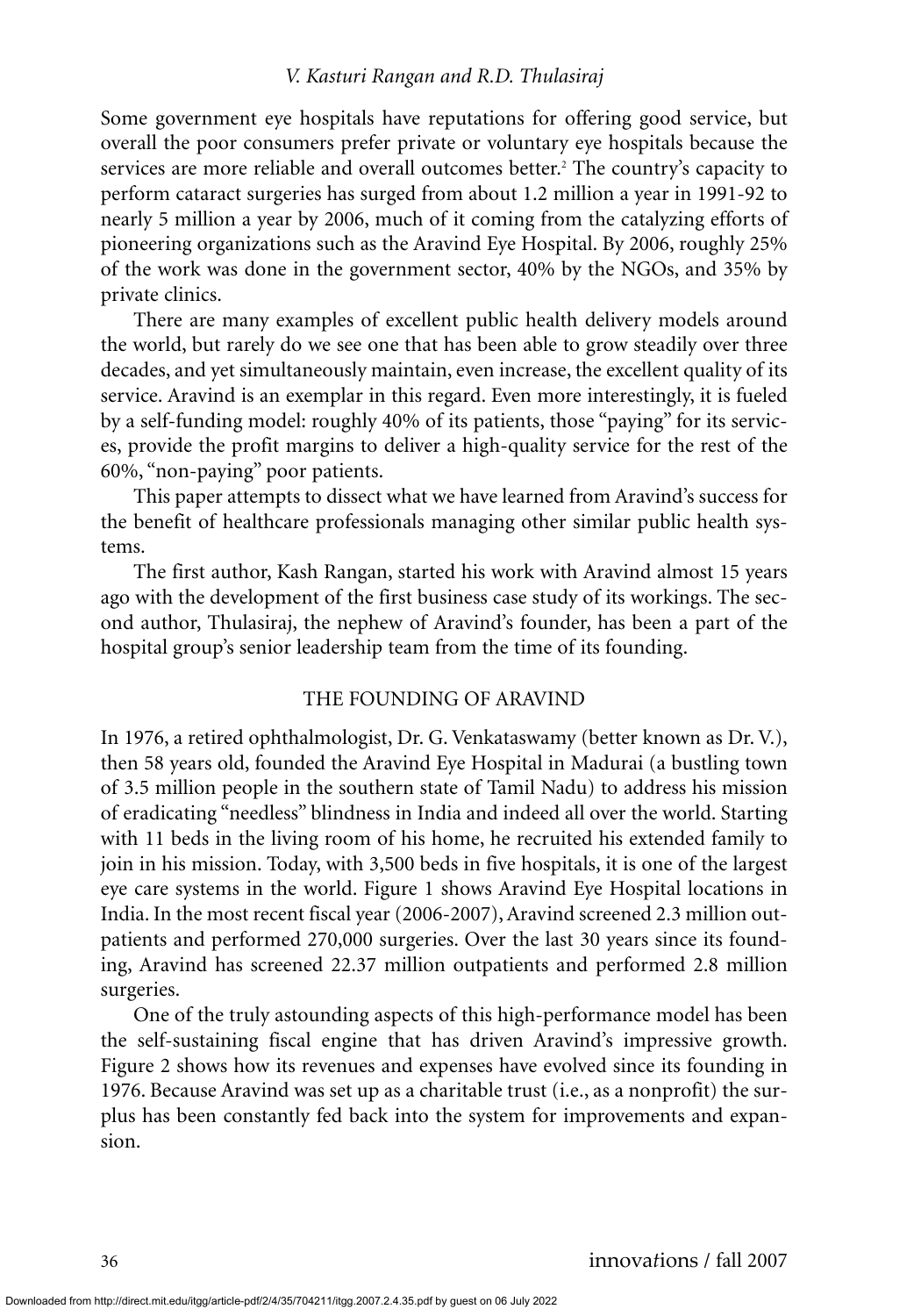

**Figure 1.** Aravind Eye Hospital Locations

# SUCCESS DRIVEN BY VISIONARY LEADERSHIP AND FIVE KEY STRATEGIC CHOICES

Dr. V. died in July 2006, but for most of the 30 years since the hospital's founding, he was undoubtedly the system's visionary and architect. It may be tempting for writers, especially those who have personally interacted with Dr. V. and experienced the breadth of his vision, his boundless energy, and his enormous will power, to ascribe Aravind's success primarily to his leadership qualities. But many other significant forces also influenced Aravind's success, including the contributions of several key family members who were important members of the group's core leadership team.<sup>3</sup> Moreover, Dr. V. was acutely aware of the importance of management systems as a way to scale the model. He also knew that Aravind had to be molded into a learning organization, so that it could grow rapidly to achieve its audacious ambitions. Above all, he knew that if the organization was to succeed, it needed a leadership team to assume responsibility for its growth.

The success of Dr. V. and Aravind lay in their masterfully constructing—over many years—a health care system in which many components were strategically designed and brought together. Underlying the development of that system were numerous innovations and strategic choices. Some are based on hard-nosed economic reasoning and others have to do with the development of management processes that consistently align the organization with its mission. Every one of those elements is tightly interwoven into a virtuous cycle of performance, reinforcing and amplifying their individual contributions. Five key strategic choices are particularly notable.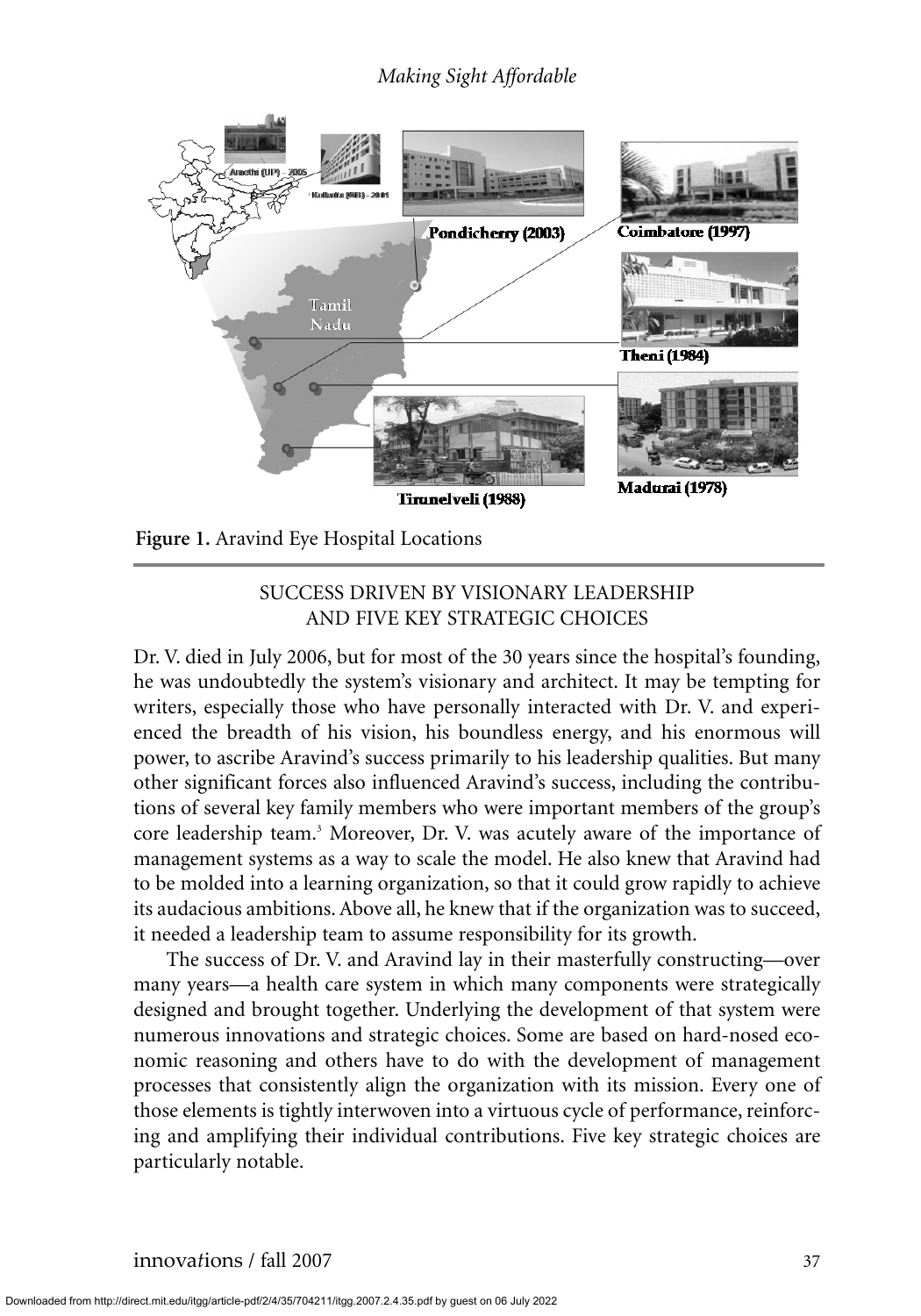#### **Learning-by-Doing**

Throughout its first three decades, Aravind's strategy was very much shaped by an experimentation model: key ideas floated by any member of the leadership team would be tried out, though not always with a fully fleshed out implementation plan. Early results would then be analyzed and a revised strategy readied, and the process repeated till tangible results emerged.

The hybrid funding model itself was the result of such a strategy molding process. During the early years, 1976-78, Dr. V. was not very successful in raising money to support his vision of providing free care for those who would not be able to afford the fee, so he took a detour and arranged to build the ground floor of the "fee-for-service" hospital. But even then the senior management team had the vision to lay the foundation so that the facility could be expanded upwards. From the surplus of the ground floor operation, the first floor was built, and so on, till the five-story main hospital was readied. The free hospital was built following the completion of the main hospital using the cash flow generated from earned revenues.

After it had served paying customers in its first few years, as a strategic necessity, Aravind learned the many advantages of the paying customer beyond merely providing funding sustenance; thus the hybrid strategy of combining specialty clinics with cataract treatment began to gel. This then led Aravind to structure a unique, cutting-edge clinical practice environment as a way to attract and retain highly qualified doctors.

The same spirit of learning by doing has also pervaded many of Aravind's other strategic forays. When Aravind formulated its early strategy on eye camps, the "yield" was below 20%. That is, less than one in five potential patients actually availed of the offer of free surgery. Through a process of client research its field personnel discovered the many barriers that poor rural people faced in making the choice to have the surgery. It added services—food, lodging, and transportation—to address exactly those constraints. Today the acceptance rates are over 90%. Through a similar process of trial and error the yield at refractive camps (those where eye glasses are prescribed and fitted) have surged from less than 10% in 2000 to over 80% in 2006. Aravind now takes with it a selection of frames and lenses, including the equipment to make adjustments and fittings to deliver the prescriptions on the spot. A small amount of custom glasses alone are mailed to the patient from a central facility.

But trial and error also means that unsuccessful experiments must be terminated. In the 1980s, to make it convenient for rural people to accept the surgery, Aravind engaged in several surgical camps on-site. That is, the outreach organization would temporarily convert a facility, such as a school building, into a surgical facility, and Aravind doctors and support staff would do the surgery. Soon Aravind realized that the medical outcomes were hard to manage because of the variable quality of the surgical environment. So Aravind abandoned the surgical camp model and converted to a screening camp only model.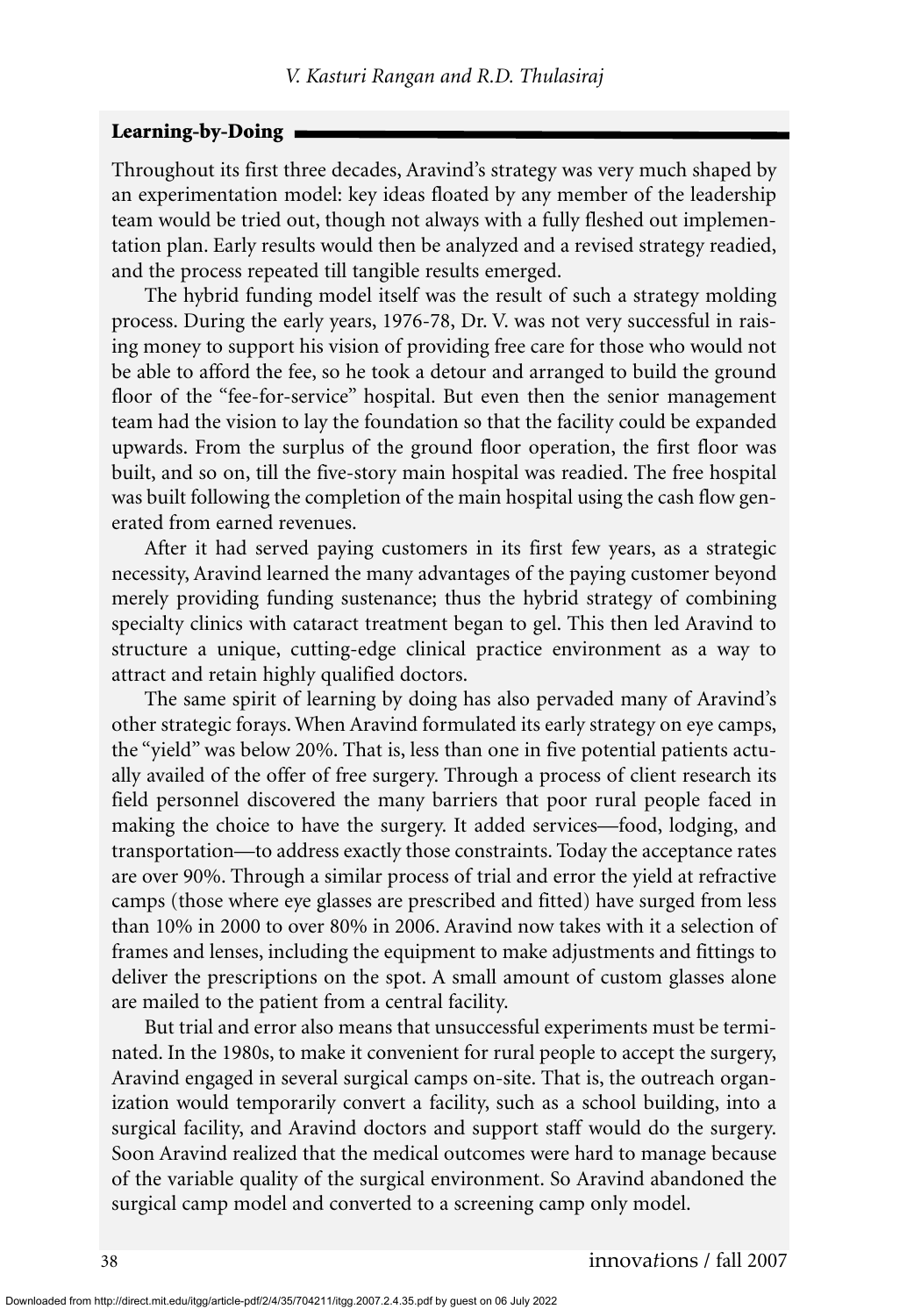

**Figure 2.** Income and Expenditure

*Note:* The dollar to rupee exchange rate varied over the time period. It was about Rs  $12 = $1$  in 1980, about Rs  $25 = $1$  in 1993, and Rs  $45 = $1$  in 2006.

The first strategic choice key to Aravind's success has been the organization's unstinting focus on the elimination of cataract blindness. In founding Aravind, Dr. V. could have gone in many directions to eliminate blindness. He chose cataract blindness. That first singular choice was the most important in Aravind's development, and the rest of its later strategy was predicated on it.

The organization's second key strategic choice—to pursue a "hybrid" business model—was initially driven by necessity. While Aravind's mission from the outset was to serve the under-served, particularly the rural poor, Dr. V.and his early core management team (his brother, Mr. G. Srinivasan; his sister, Dr. Natchiar and her husband, Dr. Namperumalsamy; and Dr. Nam's sister, Dr. Vijayalaksmi and her husband Dr. M. Srinivasan) recognized that in order to achieve this mission they needed funding. Lacking other options, they decided to raise revenue by building a clientele of paying customers seeking specialized services. They soon recognized that their improvised, hybrid business model had many advantages over the alternative of offering only one level of service to patients unable to pay; earning revenue to cross-subsidize their core mission was only one of the many benefits. (See the text box above titled "Learning by Doing.")

The core motivation behind the hybrid operating model was the ambition to reach a scale of operations that matched the scale of the challenge. Surprising as it may seem, during those early days, one of Dr. V's main obsessions was to study the principles that enabled retail systems, such as McDonald's and Sears, to attain scale. Given India's population demographics and disease incidence, if Aravind was truly to have an impact, it had to design a system to take care of the millions of rural poor who were cataract blind. That led Aravind to adopt and refine the chan-

Downloaded from http://direct.mit.edu/itgg/article-pdf/2/4/35/704211/itgg.2007.2.4.35.pdf by guest on 06 July 2022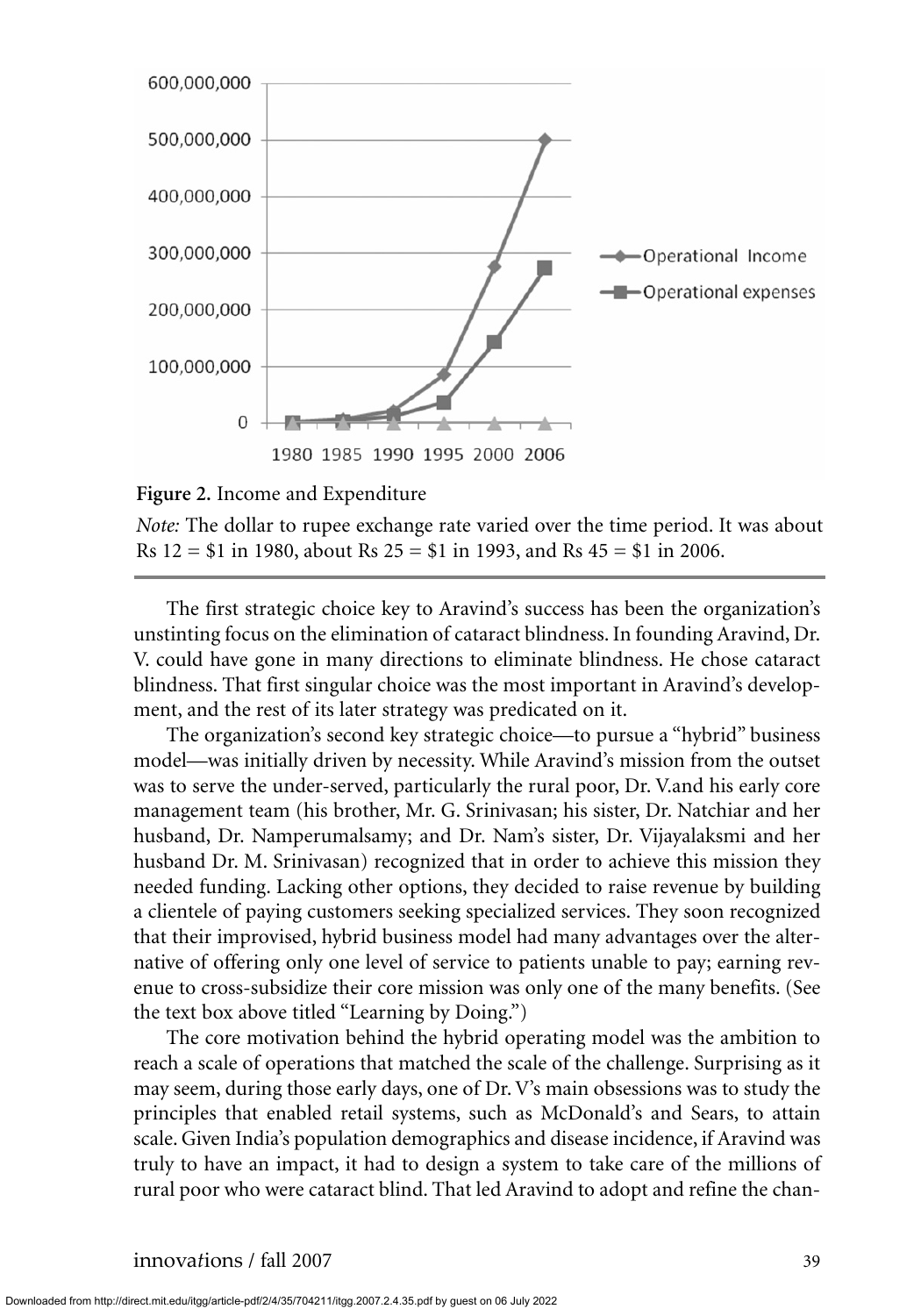nel of "screening camps" as a way of reaching out to the rural poor, as described further below.

Having put in place a strategy for gaining volume, the next big challenge lay in building the capacity to take care of the massive volume of cataract surgery that was being targeted. This led to Aravind's third key strategic choice: to design an operational system that would be low-cost, without compromising on the quality

[D]uring those early days, one of Dr. V's main obsessions was to study the principles that enabled retail systems, such as McDonald's and Sears, to attain scale... [I]f Aravind was truly to have an impact, it had to design a system to take care of the millions of rural poor who were cataract blind.

of care. The design of an "assembly" line system was a direct outcome of this effort. Clearly a low-cost assembly line system would produce quality outputs at affordable cost only if the components going into the assembly were high quality at low cost. This logic led Aravind to its fourth key strategic choice: vertical integration of key production inputs.

Ultimately none of these systems would have had staying power without the fifth key choice: to have doctors and support staff work together as the human engine to design and run such a system. The healthcare delivery model

needed to be supportive of the highly disciplined and motivated work force. This was the behind-the-scene crucial fuel that provided the energy to sustain the other four key elements of strategy. Every one of these strategic elements that we have briefly alluded to was critical to Aravind's success, as Figure 3 indicates. If even one element failed, the entire system could unravel, but if they all clicked the synergy would be exponential. We attempt to explain each of these factors in more detail in the following paragraphs.<sup>4</sup>

# **1. A Predominant Focus on Cataract Treatment**

In practice, Aravind is a multi-faceted research and clinical institution with many centers of excellence in ophthalmic specialties, such as Retina and Vitreous Surgery, and Laser Procedures, but in principle it remains a large scale "focused factory," emphasizing cataract surgery. A little over two-thirds of all Aravind surgeries are for cataract removal, for good reason: cataracts are by far the leading cause of blindness in India, and therefore the quickest route to making a dent on the blindness problem. So even though Dr. V.'s ambition called for the organization to take on the elimination of blindness as its overarching "big mission," in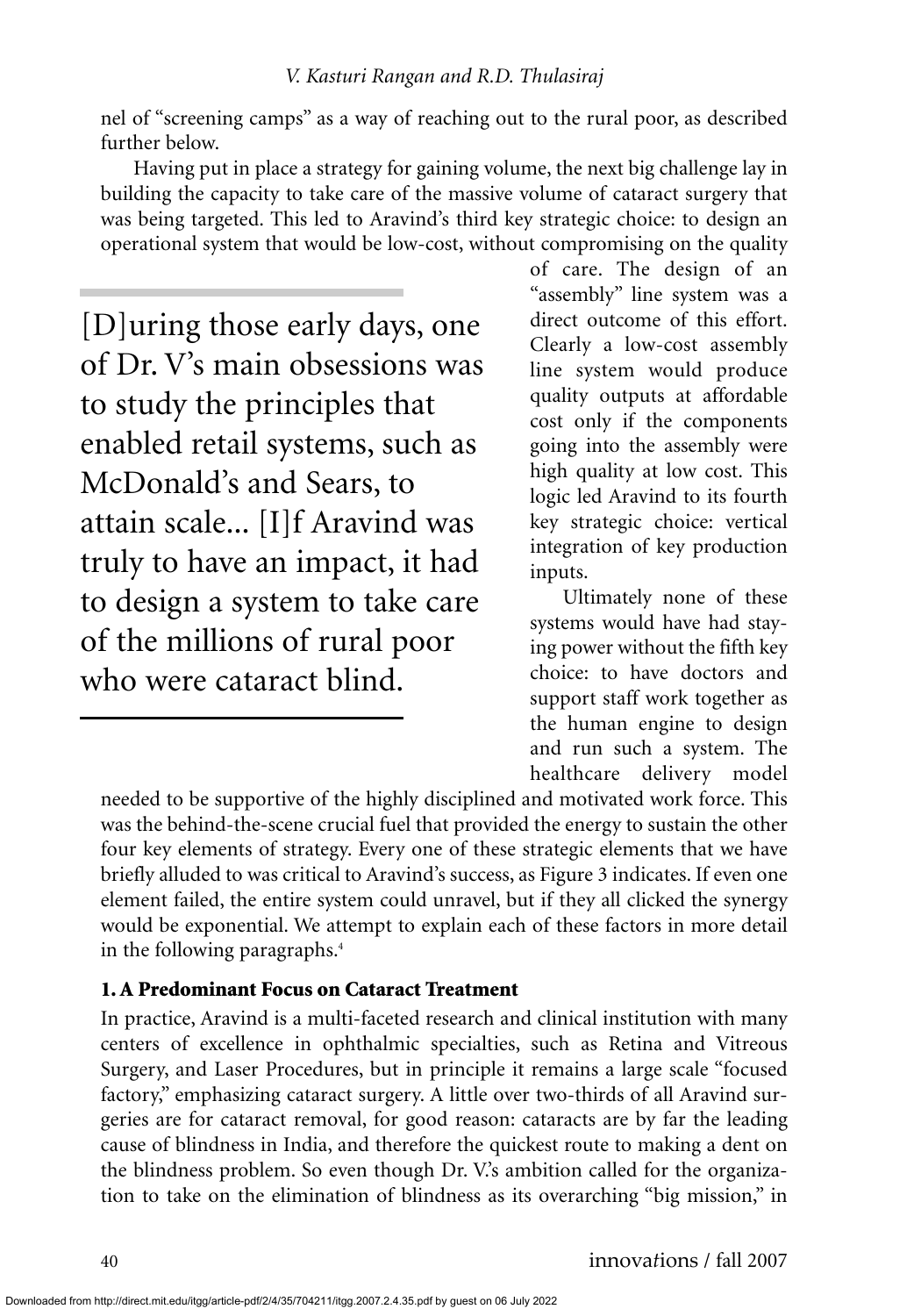

**Figure 3.** Virtuous Cycle of Performance at Aravind

reality the organization focused on cataract treatment. Nor did the organization get deflected in making "prevention" a significant piece of its programming. Because of Aravind's wide reach into rural communities, it may seem well suited to carry out the critical functions of education and information dissemination, but those in its target audience come to its camps much later in the cycle after they have incurred the affliction, rather than before. Every year, Aravind conducts several studies, as part of its public health research program, that investigate the causes of blindness, including nutrition, lifestyle, culture, and customs, but once again these activities are not a significant part of its core programs, which are focused on cataract treatment. In 2000, recognizing that its outreach program could benefit the huge numbers of those who would need prescription glasses, Aravind started a Refraction Camp service. In 2006 alone, between the 124 refraction camps and 1,442 regular camps, Aravind screened nearly 440,000 people and fitted about 68,000 with prescription glasses.

More recently Aravind has moved into the treatment of another eye ailment, diabetic retinopathy, which, like cataract, is widespread in India. As the name indicates, some diabetic patients will develop a condition in the retina that leads to the bleeding of blood vessels. Unless treated with laser procedures in a timely fashion, the ailment can result in permanent loss of eyesight. In India, the World Health Organization (WHO) estimates that currently 3.2% of the general population, or about 32 million people, have diabetes. Roughly 20% of them would have developed diabetic retinopathy and among these, 20% would require active treatment such as a laser procedure. The WHO also estimates that in the next 25 years the

Downloaded from http://direct.mit.edu/itgg/article-pdf/2/4/35/704211/itgg.2007.2.4.35.pdf by guest on 06 July 2022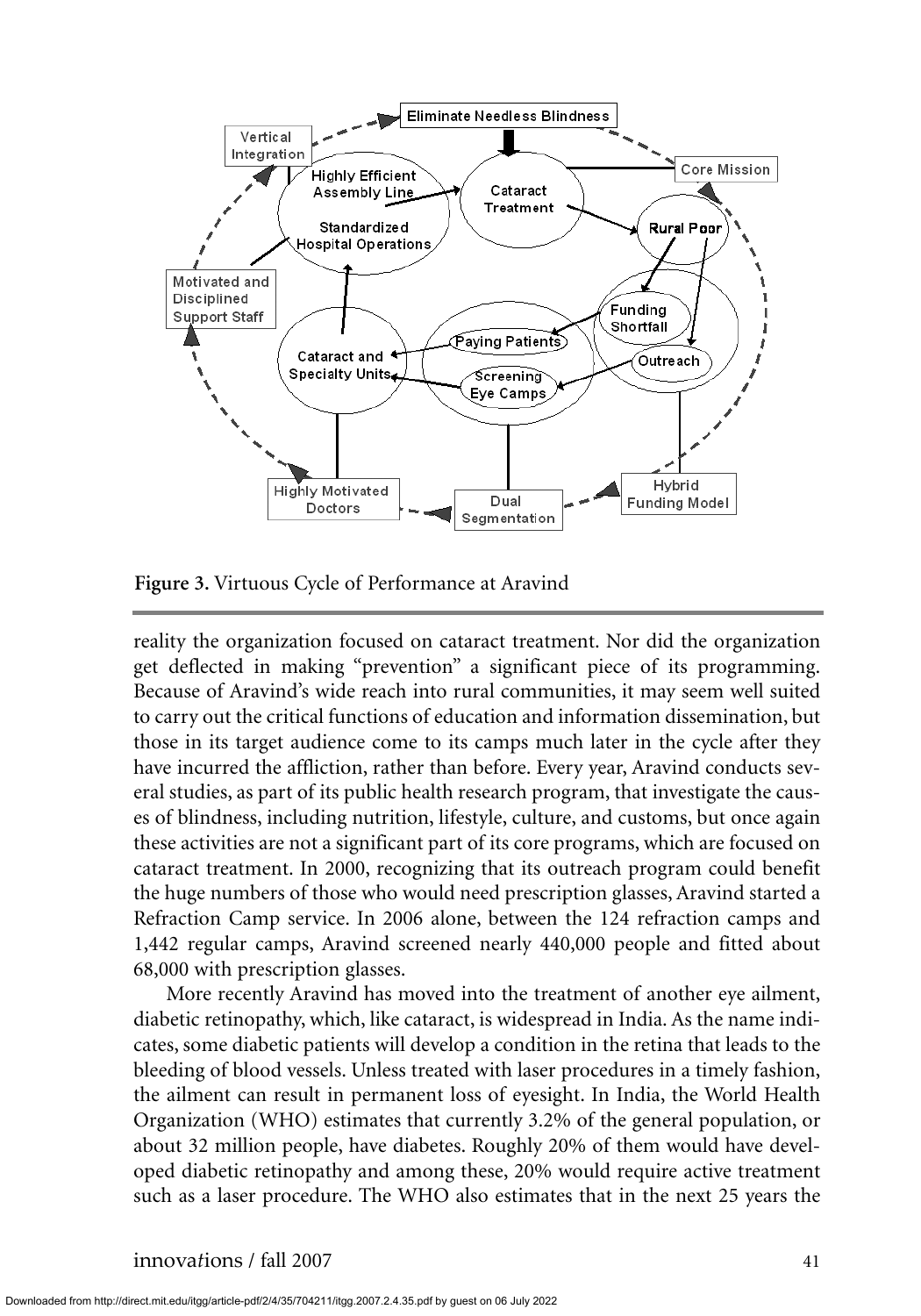prevalence of diabetes in India will increase to 5.6% of the projected population of 1.4 billion, or about 80 million persons.<sup>5</sup> In the 2006-2007 fiscal year, over 70,000 outpatients were screened for this ailment (through mobile screening camps and patient visits to one of Aravind hospitals), and nearly 3,500 were identified as needing treatment.

This kind of laser-like engagement is valuable, especially in the delivery of public health. Causes of illnesses are complex, and often one cannot undertake treatment without engaging in prevention. But it may not be possible for any one entity to cover the full span from prevention to treatment. Many different institutions and organizations will all have to work in a coordinated fashion to cover the entire spectrum. Aravind's focus was "cataract surgery." In essence, even when Aravind extended itself through refraction or diabetic retinopathy outreach camps, it stayed very faithful to its strategy model. Patients identified as needing further treatment at either of these camps were provided a definitive solution within hours when fitting glasses or within days in the case of diabetic retinopathy.

### **2. Client Segmentation and Quality Assurance**

The core mission of the hospital and the primary purpose of its founding was to address the needs of the vast numbers of poor, who live mainly in rural areas. Recognizing that surgical centers in urban centers would not be able to attract the vast masses of the rural poor (about two-thirds of India's poor), Dr. V. pioneered the massive use of eye screening camps to reach out to the rural poor and bring into the base hospital those selected for surgery. Instead of waiting for those in need to come to its door, Aravind conducts eye camps in rural areas to find patients. Medical teams work closely with community leaders and service groups to set up camps that screen hundreds of people in a single day. Free screening camps are held every day, and while Aravind provides the staff and the medical equipment, community partners like the Lion's Club, charitable organizations, or local philanthropists publicize and organize the camp and provide food and busing for those selected for surgery. The same afternoon or evening of the camp, those selected for surgery are then transported by buses to a base hospital for surgery the following day. (Aravind recognized the value of partnerships with local communities and philanthropic organizations to gain scale, especially in reaching out to poor patients in far-flung villages.)

In the most recent year, 2006-07, Aravind offered 2,049 outreach screening eye camps. Of the 270,000 surgeries performed, over 110,000 were admitted through these outreach activities and received free surgeries. These admissions and another 35,000 walk-in patients to the "free section" in the base hospitals accounted for about 60% of all surgeries performed.<sup>6</sup>

Paying patients made up approximately 40% of the total pool. These are patients who walk into one of the five hospitals seeking the high-quality services they would seek in a private clinic. Such customers are provided a differentiated service in both the outpatient and inpatient clinics. A dedicated part of the hospital is devoted to their care and recovery. The paying segment is crucial to Aravind's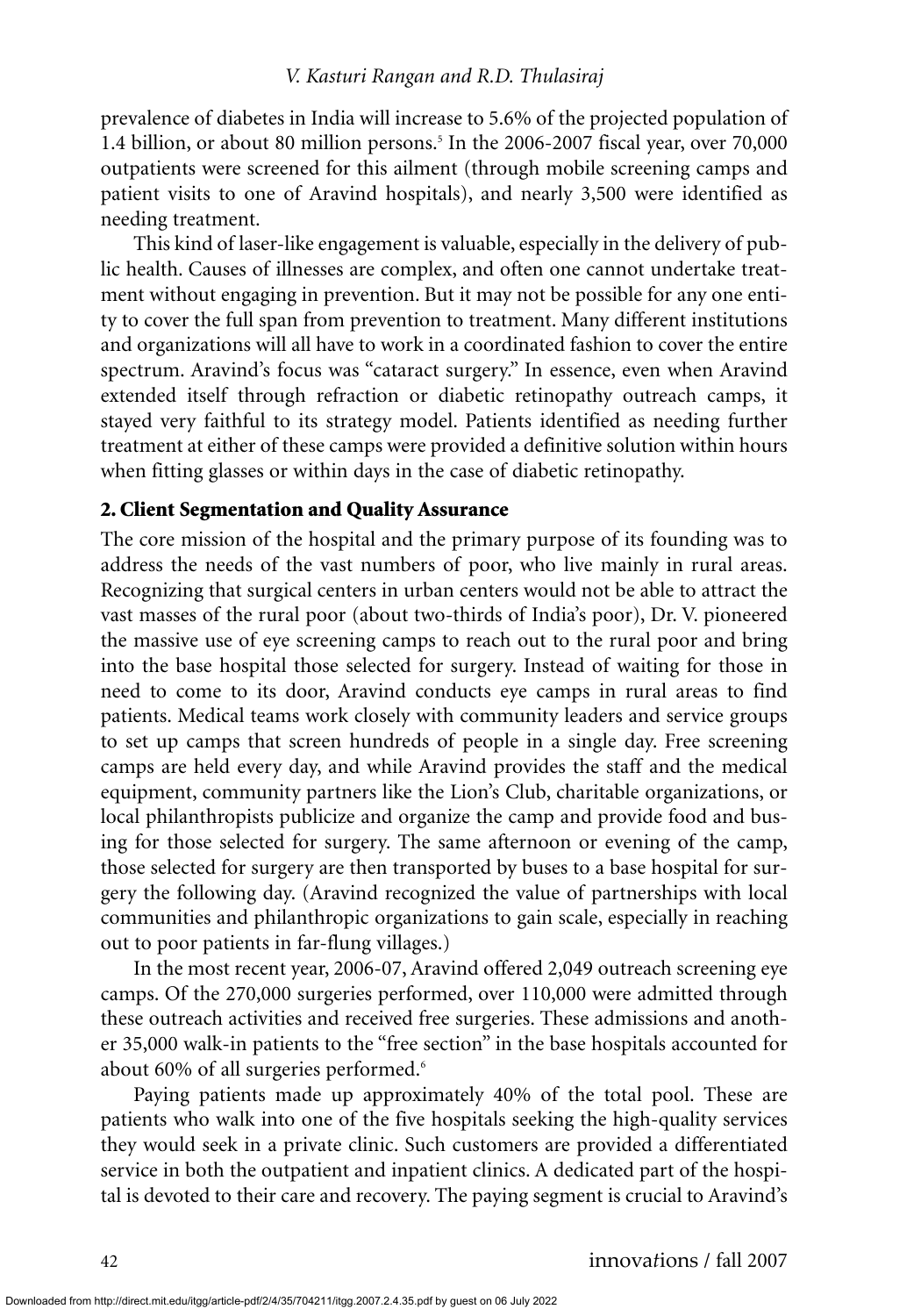strategy for two reasons. First, patients pay market prices for their eye care because Aravind is the quality leader in its field, and the income generated subsidizes the organization's core mission. Second, paying customers set high demands on quality care (at least higher than non-paying customers), and those standards are used as a benchmark for nonpaying customers.

Because the paying patients are so central to its funding model, Aravind provides them a differentiated service: beds (as opposed to floor mats), optional air conditioning and semi-private bathrooms. But in spite of such differences in the pre- and post-operative services, the same team of surgeons provides the surgery. Doctors rotate between the "free" and "paying" hospitals on a set schedule, so that whether senior or junior, every doctor treats patients at eye camps and in surgical procedures.

Because Aravind's paying patients subsidize its nonpaying patients, it avoids some of the critical problems of funding sustainability that other nonprofits and NGOs face on this front. But Aravind's paying patients play an important quality assurance role, and an even more crucial professional development role.

Without the earned-income pool of paying patients, market feedback would be muted. If that occurred, the discipline needed to maintain high-quality standards would diminish, and so would the treatment of poor patients. Partly to address the market needs of this funding segment, Aravind offers a comprehensive variety of non-cataract specialty clinics. Retinal detachment corrections, vitreous surgery, laser procedures, and other special treatments make up nearly 25% of Aravind's services. Aravind's doctors are challenged to master new skills for these specialist disciplines, which helps them remain committed to Aravind. Without such intangible benefits, doctors could well be tempted by the higher salaries at private clinics. Many surgeons might not consider cataract surgery, alone, to be professionally challenging and rewarding, even if it provided the spiritual satisfaction of serving the poor and needy.

## **3. A Laser-Like Focus on Operational Efficiency and Cost Control**

During the 1970s and 1980s, India had only about 12,000 ophthalmologists, which severely handicapped its capacity to treat its blind. It was this "production" bottleneck that Dr. V. addressed by his innovative "assembly" line system for surgery. Patients were readied for surgery in groups, with qualified ophthalmic assistants doing almost all the preparatory work including the anaesthetizing, so that surgeons could focus on the surgery itself. When the procedure is completed, appropriate supplies are quickly refurbished as the next patient is brought in and the treated patient is escorted to the recovery room. Each operating room, except those used for complicated surgeries such as retinal detachment, usually had two or three operating tables as a way of efficiently utilizing the OT supporting staff. At each operating table, there were multiple sets of instruments and support staff to ensure that the waiting time between surgeries was almost zero. The same principle is also applied in the outpatient examinations: trained support staff carry out all the routine diagnostic procedures, some of which tend to be quite time consuming. The

Downloaded from http://direct.mit.edu/itgg/article-pdf/2/4/35/704211/itgg.2007.2.4.35.pdf by guest on 06 July 2022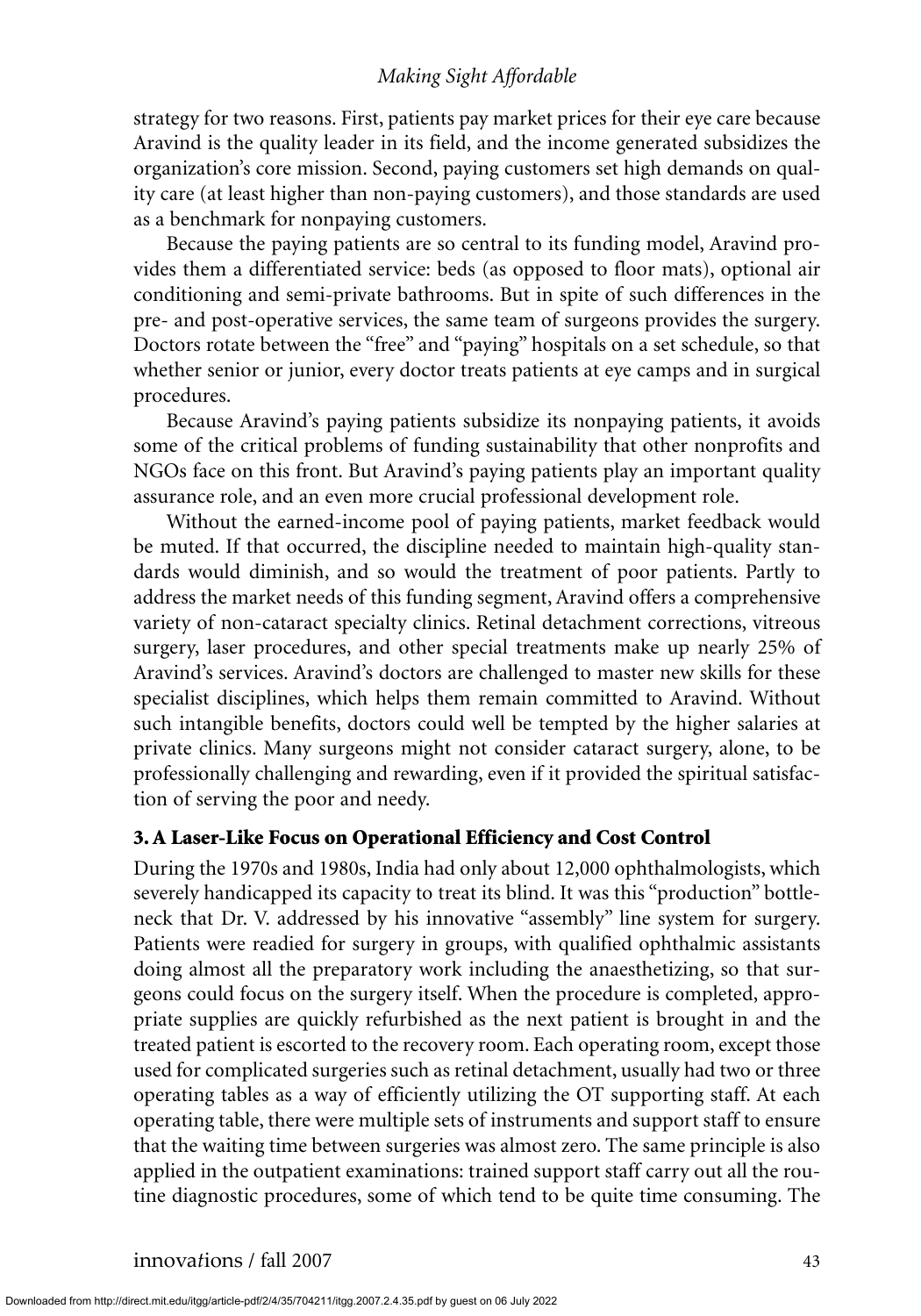

**Figure 4.** Comparison of Costs (U.S. and India)

*Sources:* Naeim A. 2002. Healthcare Cost-Effectiveness Analysis for Older Patients: Using Cataract Surgery and Breast Cancer Treatment Data. RAND publication RGSD-168 [top]. Aurolab. 2004 [bottom].

Reproduced from "Making Sight Affordable (Part I): Aurolab Pioneers Production of Low-Cost Technology for Cataract Surgery," by Mahad Ibrahim, Aman Bhandari, Jaspal S. Sandhu, and P. Balakrishnan, *Innovations* 1:3 (Summer, 2006), pp. 25-41.

ophthalmologists perform only those tasks, such as surgery or diagnosis, which require good clinical judgment based on their medical knowledge. This process not only enhances the utilization but also improves the quality. Both of these in turn reduce the cost of care.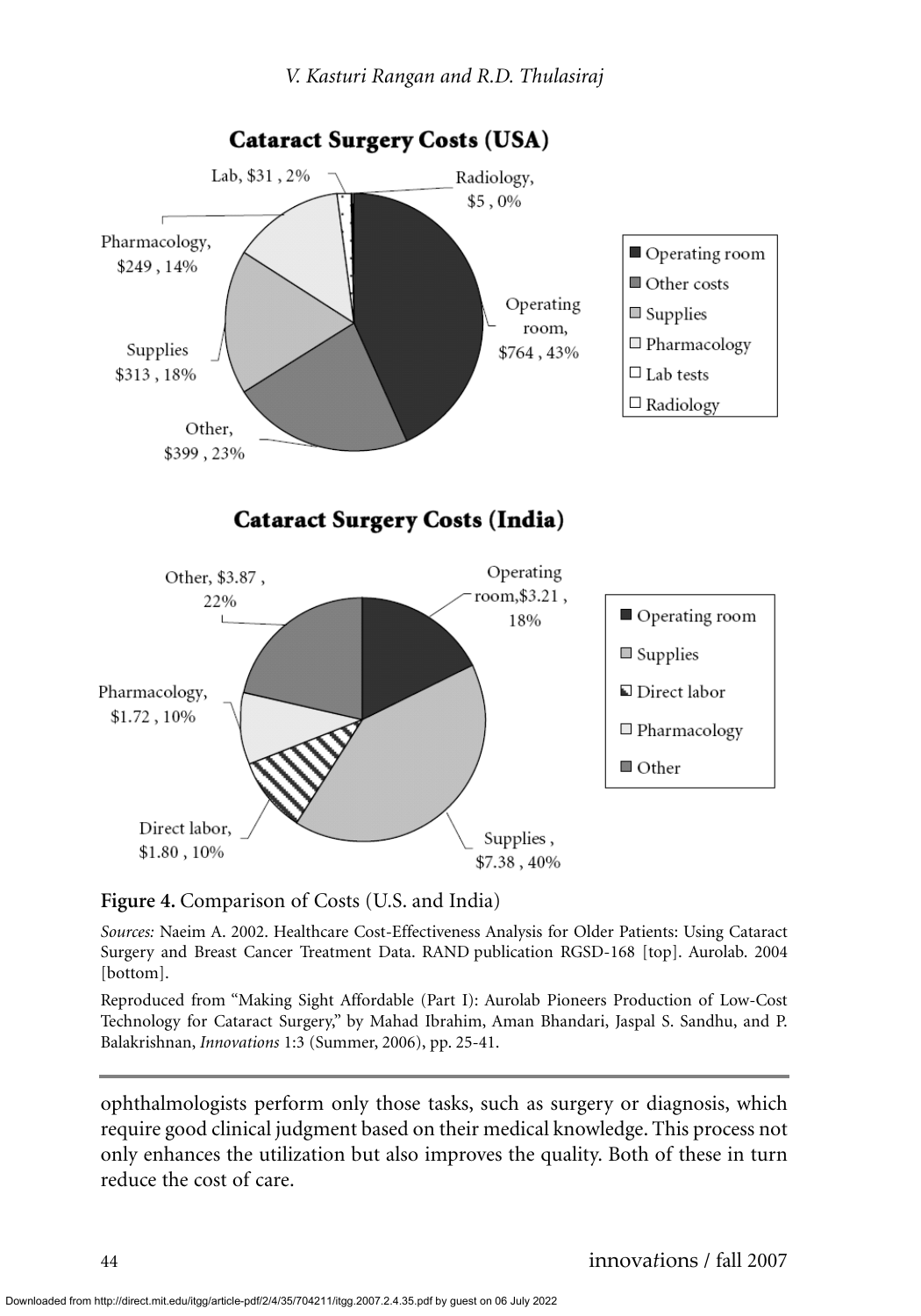Aravind's process of readying the patient for surgery, performing the surgery, and getting the patient through recovery is all configured like a modern assembly line. So while the average ophthalmologist in India performs about 400 cataract surgeries a year, an Aravind doctor performs about 2,000: an efficiency factor of about 5. Much of the efficiency can be attributed to the superbly constructed assembly-line process, even though the Aravind surgeons, because of their training and long work hours, perform more surgeries compared to their Indian counterparts. The factors behind this level of efficiency can be broadly grouped into the following categories, listed in the order of importance:

- steady flow of patients—keeping patient supply line busy;
- surgical flow, which ensures minimal waiting time between surgeries;
- well-trained surgical assistants and adequate staffing;
- detailed logistics planning ensuring zero downtime for want of supplies or equipment;
- daily micro-planning to match the surgical load to staffing and supply requirements; and
- surgeons' skill and stamina.

As a result of all these factors, by 2006, Aravind's cost of providing cataract surgery was about \$18 per person—including the intra-ocular lens (IOL). In comparison, the cost of surgery in the U.S. is about \$1,800 and the lens alone could cost as much as \$150. Studies of patient outcomes have shown that the quality of care at Aravind is comparable to that in top hospitals, not only in India, but in the U.S. and other developed countries as well. See Figure 4.

## **4. Vertical Integration**

As shown in Figure 4, two important cost elements are personnel and the critical components in the surgery: in this case, first the salaries and wages of the doctors and nurses and second, high-tech essentials like the IOL. An essential part of the Aravind model is to leverage the doctor's time by providing him/her the support of highly efficient and trained ophthalmic assistants (nurses). But doing that required hiring and training large numbers of assistants and retaining them. Such a large pool of talent was not easily available, so Aravind chose to create its own supply. Similarly, later in its growth phase, as surgical techniques and technologies evolved, Aravind was caught in a huge quality gap between the paying and the poor, because it lacked an essential component in the surgery for the poor: the intra-ocular lens. Again Aravind chose to innovate boldly in order to fulfill its mission. We briefly discuss those two initiatives as illustrations of its operational excellence.

*Nursing Staff:* The clinical ophthalmic assistants, often referred to as nurses, continue to be the backbone of Aravind's clinical operations. Each year over 300 young women, aged 18 to 23, from nearby villages are selected to undergo two years of training at Aravind before they are hired there full-time. Since the hospital is spread across 5 locations, the recruitment pool comes from the service area of these hospitals. Most of these young women have barely passed high school, and

Downloaded from http://direct.mit.edu/itgg/article-pdf/2/4/35/704211/itgg.2007.2.4.35.pdf by guest on 06 July 2022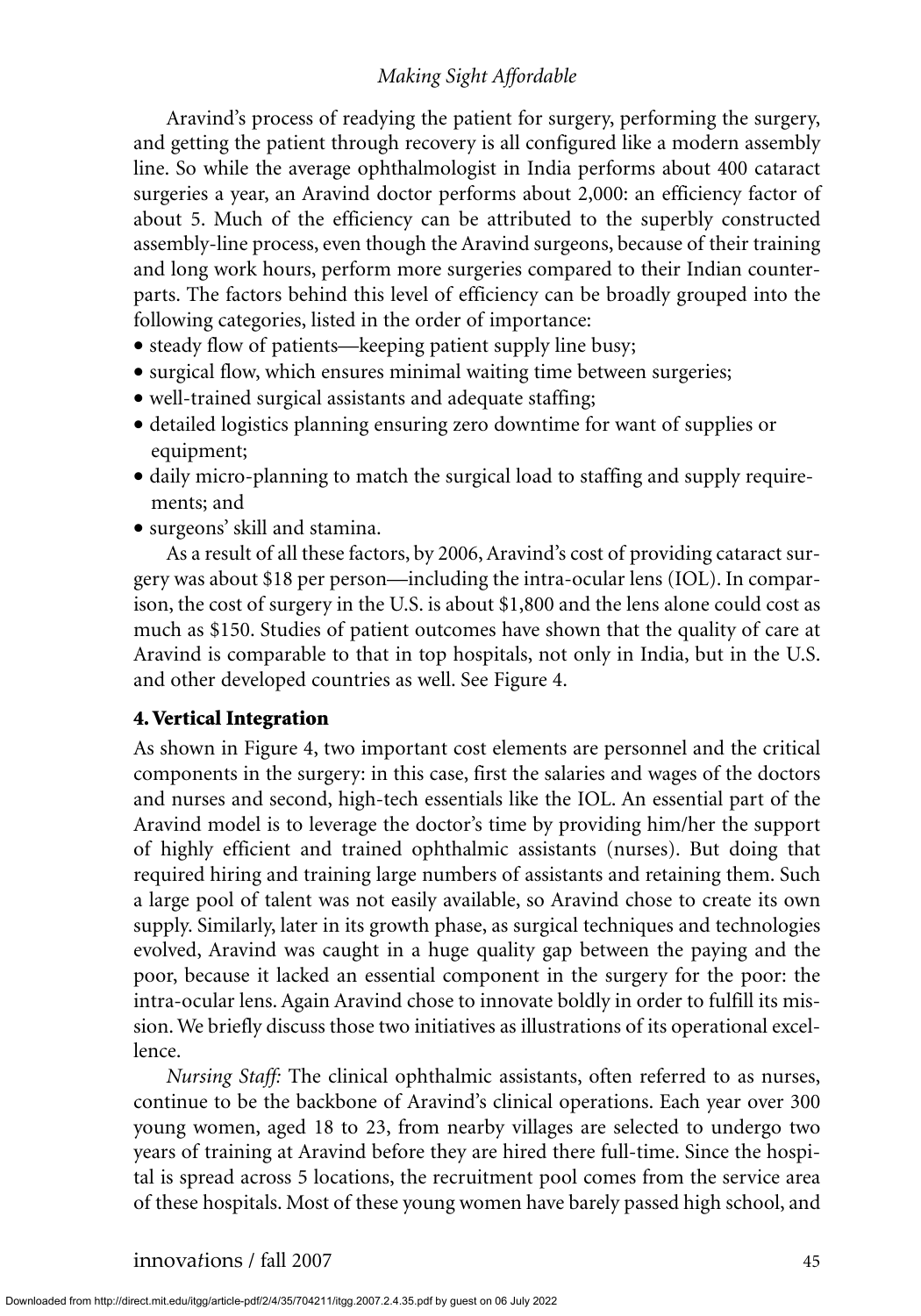under normal circumstances would not have found any meaningful employment in the village. Going to the nearby city to look for a job is a viable option but not entirely accepted due to cultural and social norms of most village dwellers, partly because of the real or anticipated fears of working in a large city, especially for unaccompanied young women. Aravind steps in to hire, and the training is given free and the women also receive free housing and a stipend.

During the training, the emphasis is placed equally on developing skills in ophthalmic techniques and also learning how to deliver those skills in a compassionate, patient-centric way. After the first six months of common training, each person is channeled to develop her skills in a specific area such as outpatient services, wards, operating room, refraction, patient counseling, housekeeping or medical records. Once they successfully complete training (over 98% do so), they are all absorbed into the Aravind system. Many families see Aravind's structured training program and supervised living accommodation at the nurses' hostel as the ultimate solution to gaining employment, vocational training, and income in a safe environment. After training, most such qualified women spend several years serving at Aravind, picking up confidence, skills and money. Their loyalty to the institution is demonstrated by the relatively low turnover: only 10% annually. Most go back to their families after three to five years of service at Aravind to marry and settle down.

*IOL manufacture:* In the early 1990s, the preferred surgical technique for paying patients and in private clinics in India was ECCE (extra-capsular surgery with intra-ocular lens). This surgery was inevitably performed with an operating microscope: the surgeon left the posterior capsule intact and then inserted the IOL. The outcome for patients was far superior, but Aravind was handicapped by a lack of resources (operating microscopes, training for surgeons and the availability of cheap IOLs). But Dr. V., in his drive to provide quality care for the poor, drove an ambitious vertical integration program.

The primary hurdle to IOL adoption in India at that time was price. IOLs sold for nearly \$150 apiece in the U.S. and Western Europe, making IOL manufacturing among the most profitable segments of medical device manufacturing. In the early 1980s, strong profits in North America and Europe enabled American IOL manufacturers to donate some lenses to Aravind and other charitable eye hospitals. As Aravind's surgical volumes grew, however, the donor organizations could hardly keep up. Only paying patients were offered the IOL option at a fee. Although IOL prices were coming down, Aravind and its patients, especially the poor, could not afford to buy the implants in the open market. Moreover, as the IOL implant became available, patients in their 40s and 50s came in for surgery, having heard that they could regain their vision fully and could go back to their livelihoods.

Dr. V. and his colleagues looked for a way out. IOL manufacturing was considered extremely high-tech at that time. It required the latest in precision machining, sterile techniques, and quality control. While a few Indian companies were specializing in ophthalmic products, even fewer had yet ventured into IOLs.<sup>7</sup> In 1992,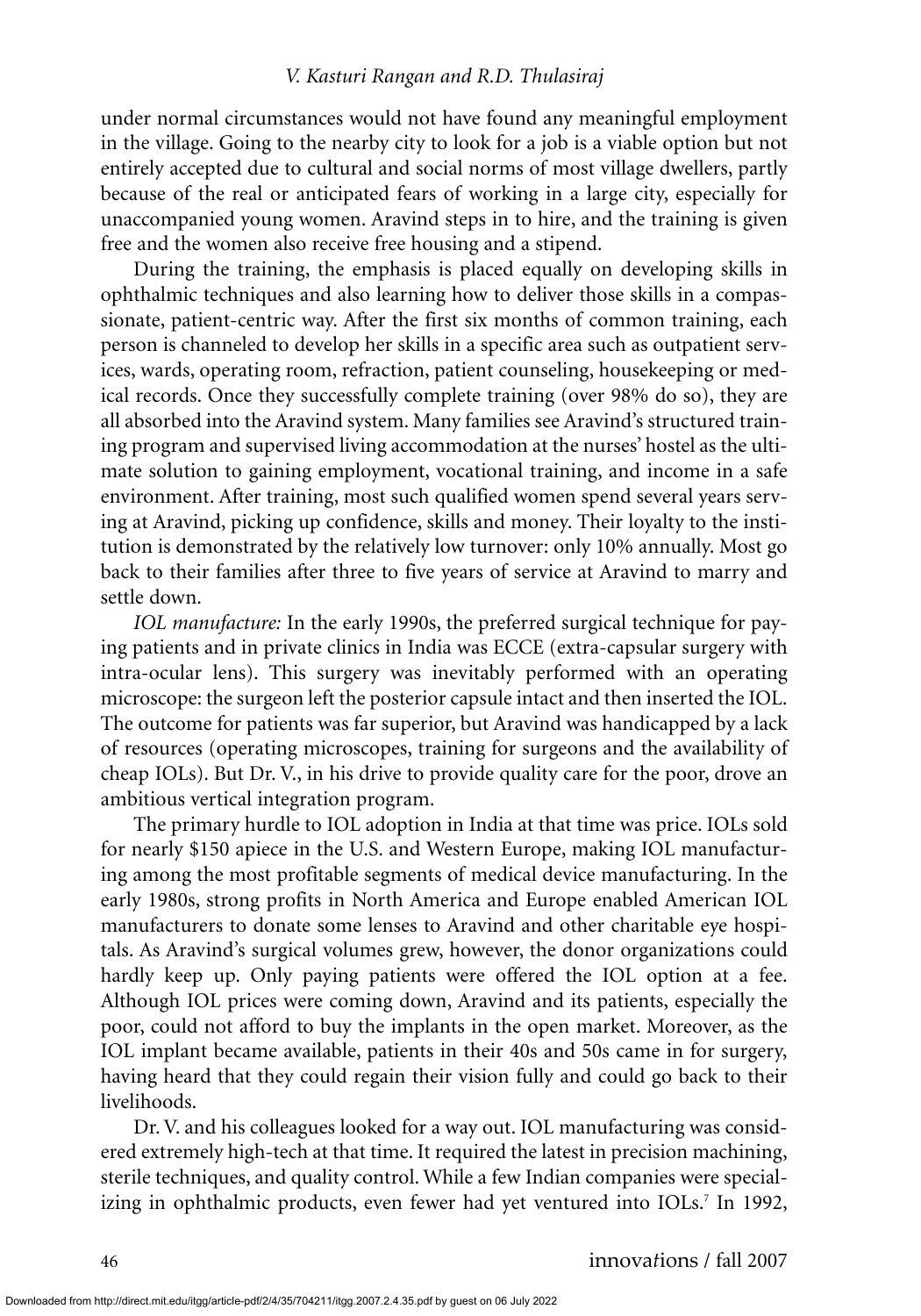based on the need for affordable IOLs, Aravind, with help from external supporters (David Green from Seva Foundation in the U.S.), began a process of technology acquisition that resulted in setting up Aurloab, an internal manufacturing capacity under the auspices of an independent charitable trust. Today, that facility produces more than enough quality lenses at an affordable cost to meet all its needs It sells the excess to other hospitals and NGOs in India, and the margins go to further support its core mission.<sup>8</sup>

# **5. Hardwiring the Spirit for Service**

Over the years, as we pointed out earlier, Aravind has constantly reinvested its operating surplus to acquire the latest technology and equipment, even while being very innovative in keeping costs to the efficient minimum. But in a highly service-oriented business such as eye care, especially when the majority of customers are from the poorer segments of society, what keeps the system humming is the people: the vast cadres of doctors and nursing staff that make the strategy happen. By 2006, the Aravind system had nearly 125 ophthalmologists, 615 clinical nursing staff, 480 people supporting other functions, 70 individuals directly involved in outreach activities, and 130 people in administration, totaling over 1,400 people engaged in the mission. It is a family business, but only about 35 of Dr. V.'s family members are part of the operation. How can such a huge system run on the philosophy of its founder and core management team, when it calls for extraordinary attention to efficiency and dedication to service quality?

The answer is that throughout the system Aravind has inbuilt institutional mechanisms to motivate its human resources. For instance, its doctors are encouraged and supported in research activities, which can involve training in cuttingedge techniques. Given its size and reputation, Aravind has been able to attract doctors from leading academic institutions around the world to visit and spend some time training its doctors and doing research. The same is true for technologies from leading equipment suppliers. Aravind is often the lead user for advanced technologies or treatments. All of this, along with the satisfaction of providing people the gift of being able to see again, is the source of its doctors' motivation. The nursing staff, too, as we pointed out earlier, is treated with care and attention to their own development. In a service business the welfare of the service provider is the key antecedent to the welfare of the client, and at Aravind this principle is thoroughly institutionalized.

## GOING TO SCALE

It is important to recognize that Aravind's strategy model was shaped by trial and error; it was a classic case of learning by doing. As a consequence, the core management team was in complete harmony with its direction, with Dr. V. being the chief architect and keeper of its mission. But even as the strategy was being jointly sculpted, each key member took on primary responsibility for an aspect of the strategy and its implementation. For example, Dr. Natchiar oversaw the clinical

Downloaded from http://direct.mit.edu/itgg/article-pdf/2/4/35/704211/itgg.2007.2.4.35.pdf by guest on 06 July 2022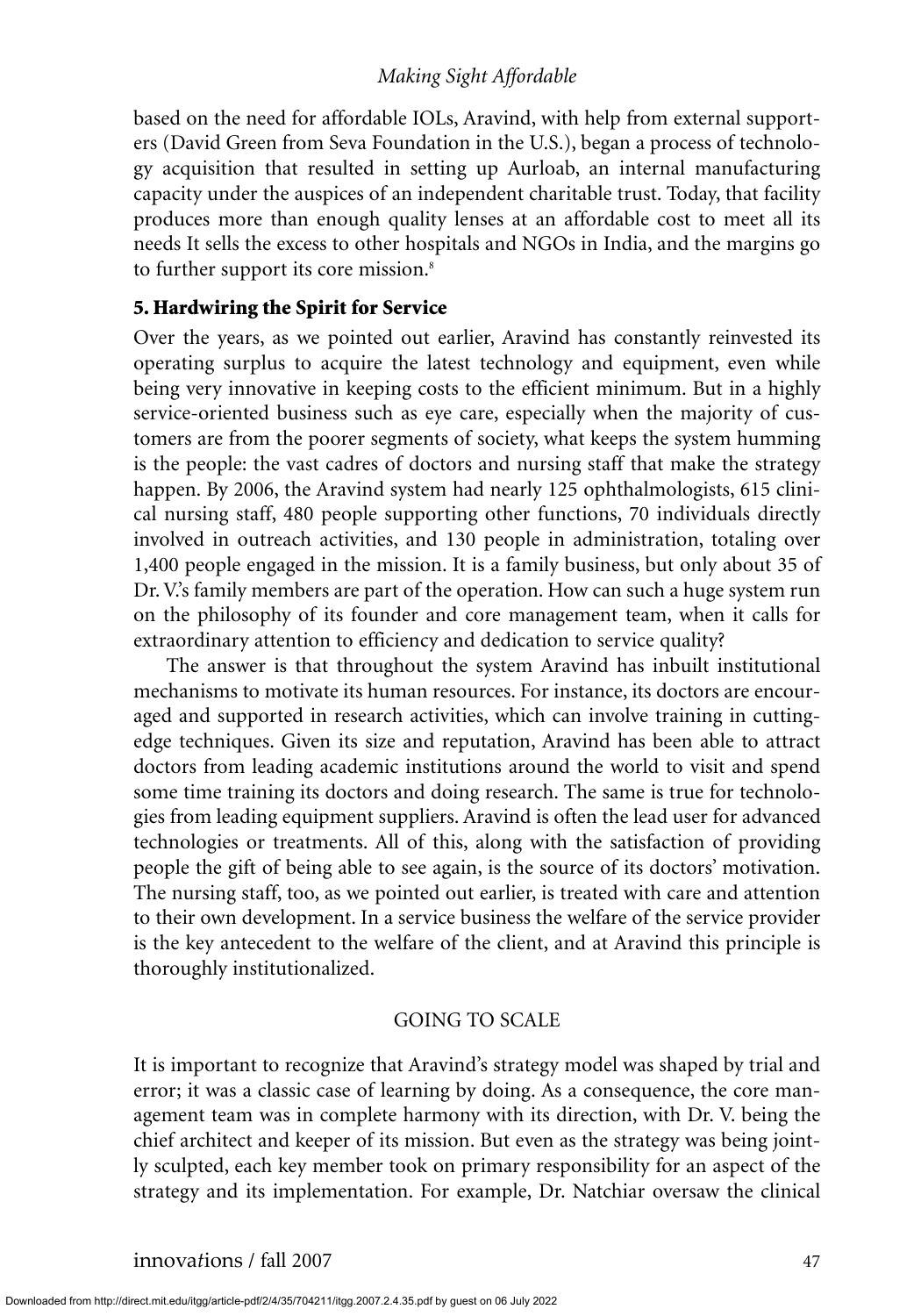and service side of the operations, including the crucial task of recruiting and training the nursing staff. Dr. Namperumalsamy oversaw the clinical specialties and advanced training for doctors, along with the connections to leading research and innovations in the field. As the group's current chairman, he has been investing in its research capabilities. Mr. G. Srinivasan provided the oversight for the expansion and maintenance of physical plant. Dr. Vijayalakshmi and her husband M. Srinivasan provided the leadership with respect to cataract surgery and its advances. Thulasiraj provided the leadership in organizing outreach activities, and later for training outside providers who wished to learn from Aravind. Others, too, were handpicked by Dr. V. for special tasks. For example, Balakrishnan, with a Ph.D in engineering, was attracted from his U.S. job to take over the leadership of Aurolab, the manufacturing arm. As new hospitals were added, a second-generation leadership team from Madurai was transferred to the new location to get it launched. Because of their significant experience with the operating procedures and principles at Madurai, the translation was usually smooth. Interestingly, most discussions of strategy were informal within the core leadership group, and often took place outside the work environment. There was a tacit understanding of, and empathy for, each other's perspective, so much so that strategy formulation was a group affair. There was harmony and coherence at the top.

A key requirement for scaling is standardizing core activities. The nature of the screening activity at eye camps, or for that matter the surgical procedures for cataracts, are highly amenable to such value-engineering techniques. But that alone would not ensure a smooth scaling of the system. The surrounding activities that comprise the end-to-end system have to be standardized as well. Here is where Aravind has been innovative in its design of its healthcare delivery model. It is all boiled down into a routine: First, through word of mouth, and then through the discipline of formal analysis and written documentation, every activity is orchestrated, starting with how the eye camp is promoted, how the patients are brought in, and how the logistics is organized, all the way to how the medical screening occurs, and how patients are selected and readied for the trip to the main hospital. The same applies to the actual surgical procedure, and the pre- and post- surgical processes at the main hospital.

LAICO (Lion's Aravind Institute for Community Ophthalmology) came into existence in 1992, essentially to promote best practices in the running of an eye hospital. Internally, with ambitious plans to expand to other major sites like Coimbatore, the senior management felt the need to formalize the lessons it had learned. Even then, those in the center realized that much of the hospital's cost leverage came from its systems perspective, not just the routinization and standardization of its treatment protocol. And the knowledge gained could not only readily be applied to Aravind, but perhaps could be transferred to other like-minded institutions as well. Over the last 15 years this direction has translated into a number of structured training programs, consulting and capacity building activities, research and publications. LAICO has been in the forefront in promoting best practices, especially in the area of management. Its most significant work and con-